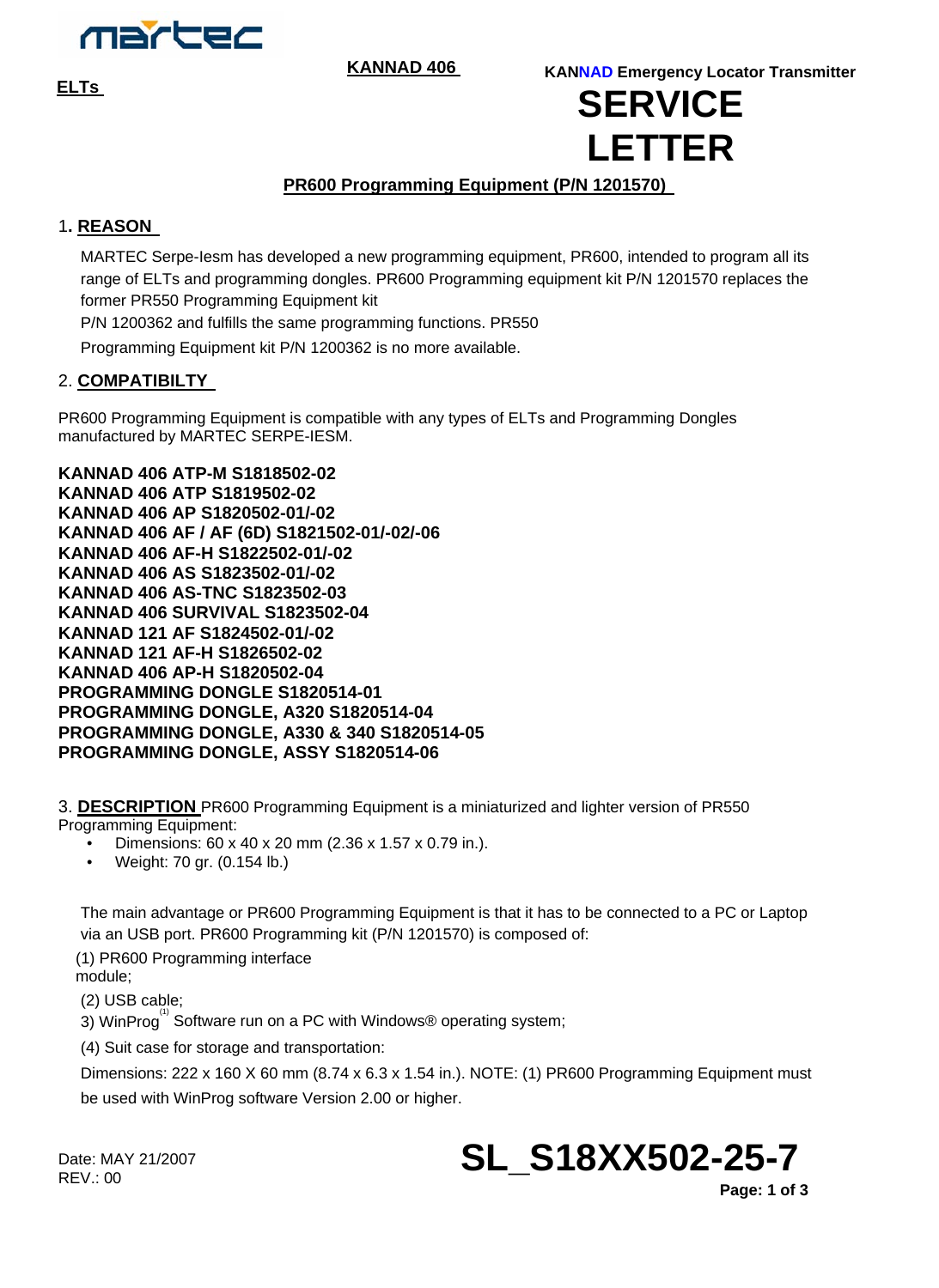



**LETTER**  Figure 1: **PR600 Programming equipment kit**



PR600 programming interface module is fitted with:

- (1) An USB connector to connect PR600 to a PC or Laptop.
- (2) A cable fitted with a DIN-12 male connector to connect PR600 to an ELT.
- (3) A DIN-12 female connector to connect PR600 to a programming dongle.
- Figure 2: PR600 Programming interface module



Date: MAY 21/2007 REV.: 00 © MARTEC SERPE-IESM 2007

**Page: 2 of 3** 

**SL\_S18XX502-25-7**